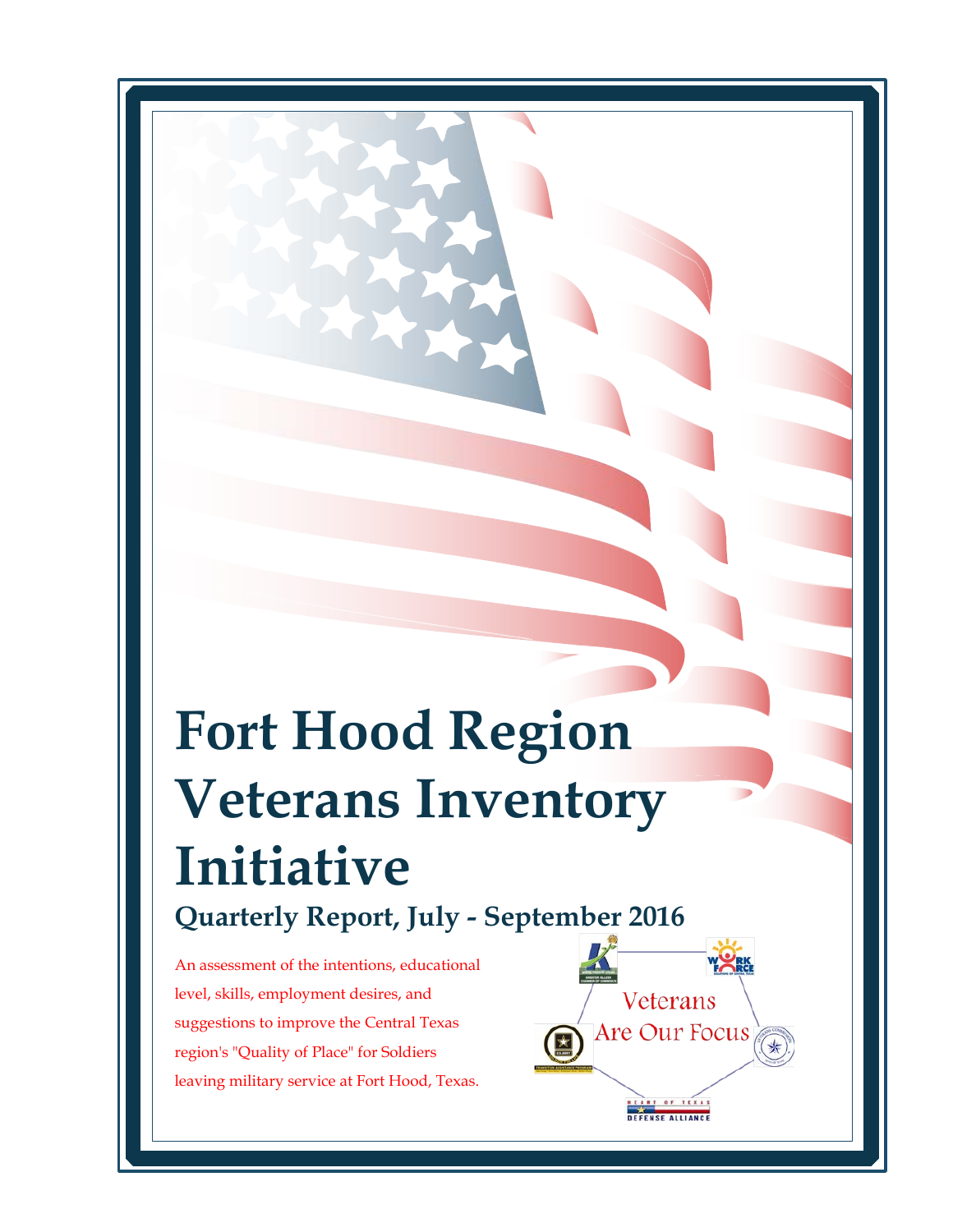

#### **Quarterly Report: 4th Quarter, FY 2016**

(July - September 2016)

**A. BACKGROUND**: Operation Economic Transformation is the Greater Killeen Chamber of Commerce (GKCC) plan to identify, measure, and capitalize on new and emerging economic development opportunities present in the Central Texas region. In April 2006, the Greater Killeen Chamber of Commerce (GKCC) employed TIP Strategies, Inc. to conduct a study to identify, measure, and capitalize on the new and emerging economic development opportunities present in the Central Texas region. The results of their study were published in 2007.

One key recommendation from the study was to regularly administer a survey for veterans separating from military service at Fort Hood to capture insightful information regarding their skills and desired career fields post separation for all Soldiers and Spouses. In July 2006, the following parties entered into a Memorandum of Understanding (MOU) to routinely inventory the intentions, educational level, skills, and employment desires of separating Soldiers in order to improve the Fort Hood regional "Quality of Place":

- Fort Hood Soldier for Life-Transition Assistance Program (SFL-TAP)
- Workforce Solutions of Central Texas Board
- Workforce Solutions of Central Texas Service Centers
- Greater Killeen Chamber of Commerce
- Heart of Texas Defense Alliance
- Texas Veterans Commission

Data is collected via a voluntary ten-question survey administered during either the Soldier for Life - Transition Assistance Program (SFL-TAP) workshop or installation final clearance<sup>[1](#page-1-0)</sup>. The purpose for the collection and analysis of this data is threefold:

1. Develop and retain the region's skilled and motivated military Veteran workforce;

2. Foster innovation and entrepreneurship; retain existing businesses, and attract new business to the region; and

3. Align the efforts of the participating agencies to enhance options for current and future/potential residents.

#### **B. DEMOGRAPHICS**

1. For the 4th Quarter FY 2016 (July - September 2016), 1400 Soldiers completing their military service responded to the survey with the demographics graphed below.

<span id="page-1-0"></span><sup>|&</sup>lt;br>1  $1$  Retiring Soldiers may participate in TAP up to two years prior to their retirement date, while non-retiring Soldiers may participate up to one year in advance. Effective November 2012, all Soldiers separating from the military are required to attend the TAP seminar and will provide the opportunity for more Soldiers to participate in the optional Veterans Inventory Initiative survey.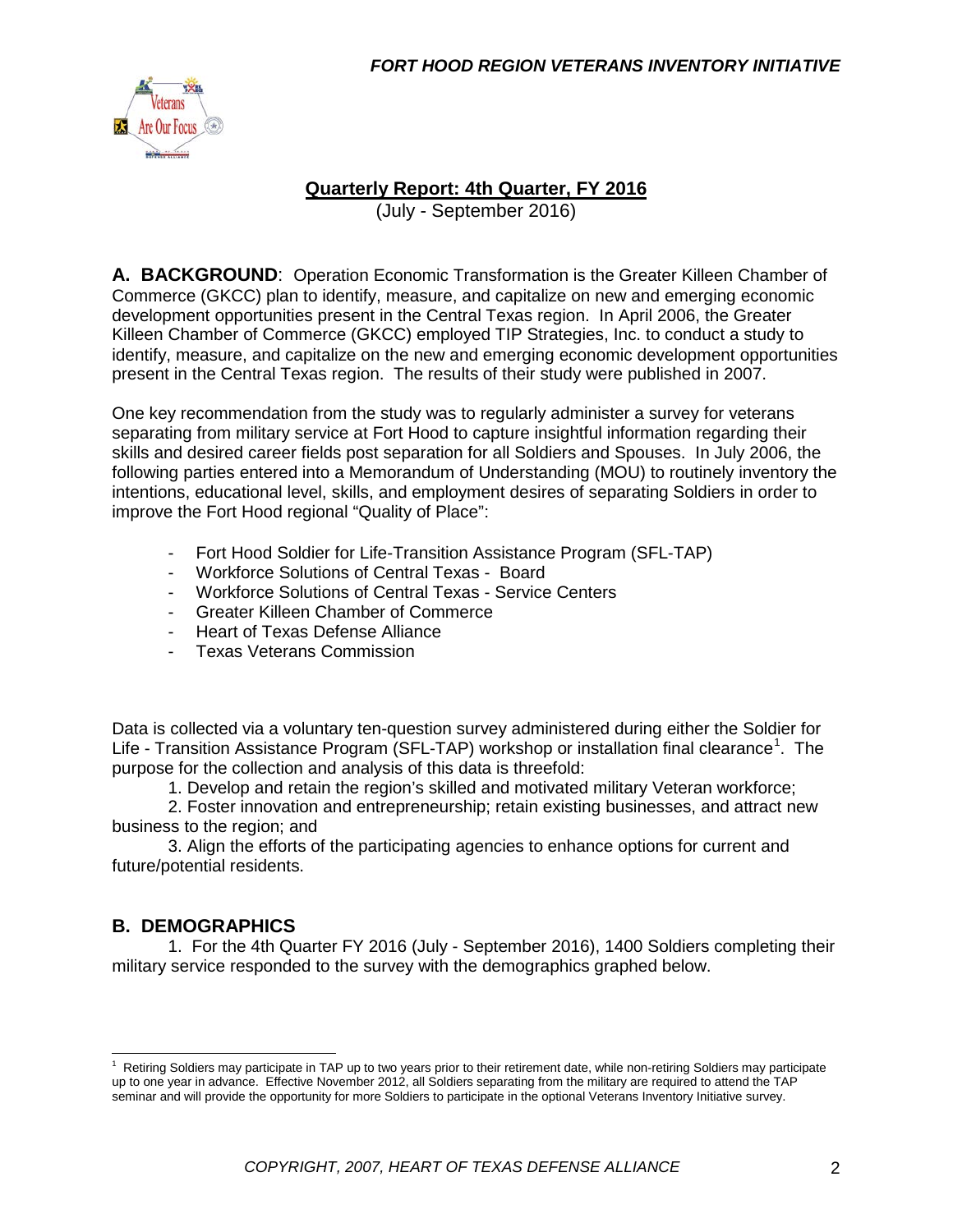

#### **DEMOGRAPHIC DISTRIBUTION**



2. The Veterans Inventory Initiative has collected data on Soldiers separating from the service at Fort Hood since FY 2007 and reports have been based on responses from a total of 39,484 separating and retiring Soldiers. For ease of viewing, the graph below charts the results of those who responded to a new and improved survey implemented during the TAP seminar in the 3rd Quarter 2014. During this timeframe (April 2014 to September 2016), the amount of those separating from the service has fluctuated between 75-80%, while the amount retiring has fluctuated between 20-26%. The results have been fairly consistent for the past ten quarters, and we will continue to monitor these results for trend analysis purposes.

# **Percentage of Separations by Type**



|              | Separation | Retirement |
|--------------|------------|------------|
| 3rd Qtr 14   | 75.9       | 24.1       |
| 4th Qtr 14   | 78         | 22         |
| ■ 1st Qtr 15 | 79.7       | 20.3       |
| 2nd Qtr 15   | 77         | 23         |
| 3rd Qtr 15   | 78.4       | 21.6       |
| ■ 4th Qtr 15 | 79.8       | 20.2       |
| ■ 1st Qtr 16 | 75.4       | 24.6       |
| 2nd Qtr 16   | 75.2       | 24.8       |
| 3rd Qtr 16   | 74.9       | 25.1       |
| ■ 4th Qtr 16 | 76.6       | 23.4       |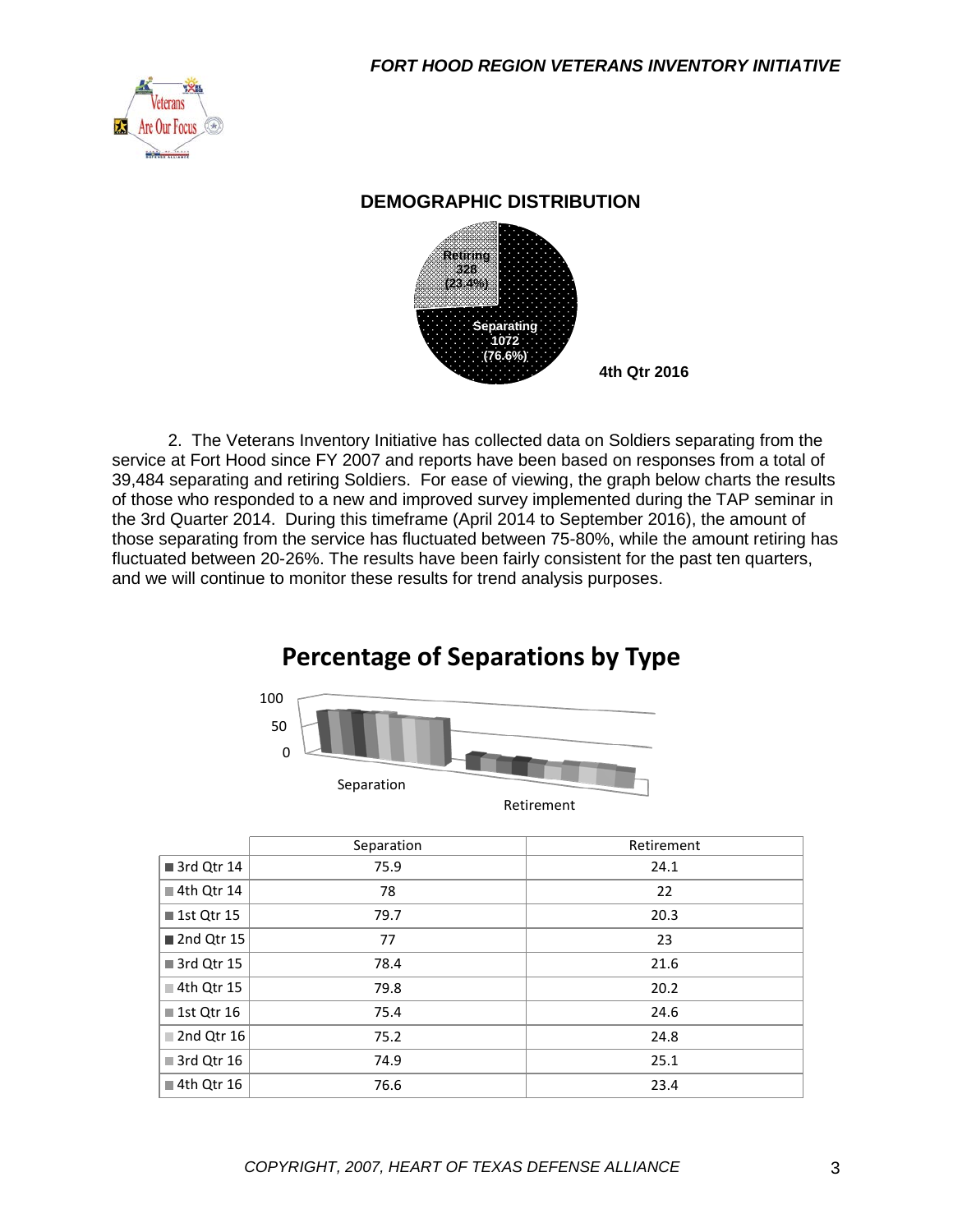

**C. INTENTIONS ON STAYING IN THE REGION**: The respondents were surveyed regarding their intentions on remaining in the region (within 30 miles of Fort Hood – generally equating to the Killeen-Temple-Fort Hood Metropolitan Statistical Area (MSA)) when their service ended. Of the 1400 respondents, 211 are listed as undecided since they did not know at the time of the survey.

1. 374 respondents (representing 26.7% of all respondents) indicated they intended to stay in the region. The inventory survey also asks respondents that if they do not intend to remain in the MSA upon leaving the service, would a job available in the area change their response. An additional 403 (28.8%) indicated they would do so if desirable employment were available. Over the past two years, 26%-35% have consistently stated they would remain in the area if a job was available.



2. When analyzing data of Soldiers' intentions on remaining in the Killeen-Temple-Fort Hood MSA over the last ten quarters, the graph below indicates that the percent of Soldiers intending to remain in the area consistently averaged between 22 and 27 percent within this time period. As such, we have chosen to focus on more current data. It is also important to note that the numbers, according to the Retired Army Personnel System, shows a continual increase in retirees remaining in the region throughout the past three years (85%–90% each quarter). We will continue to monitor these results.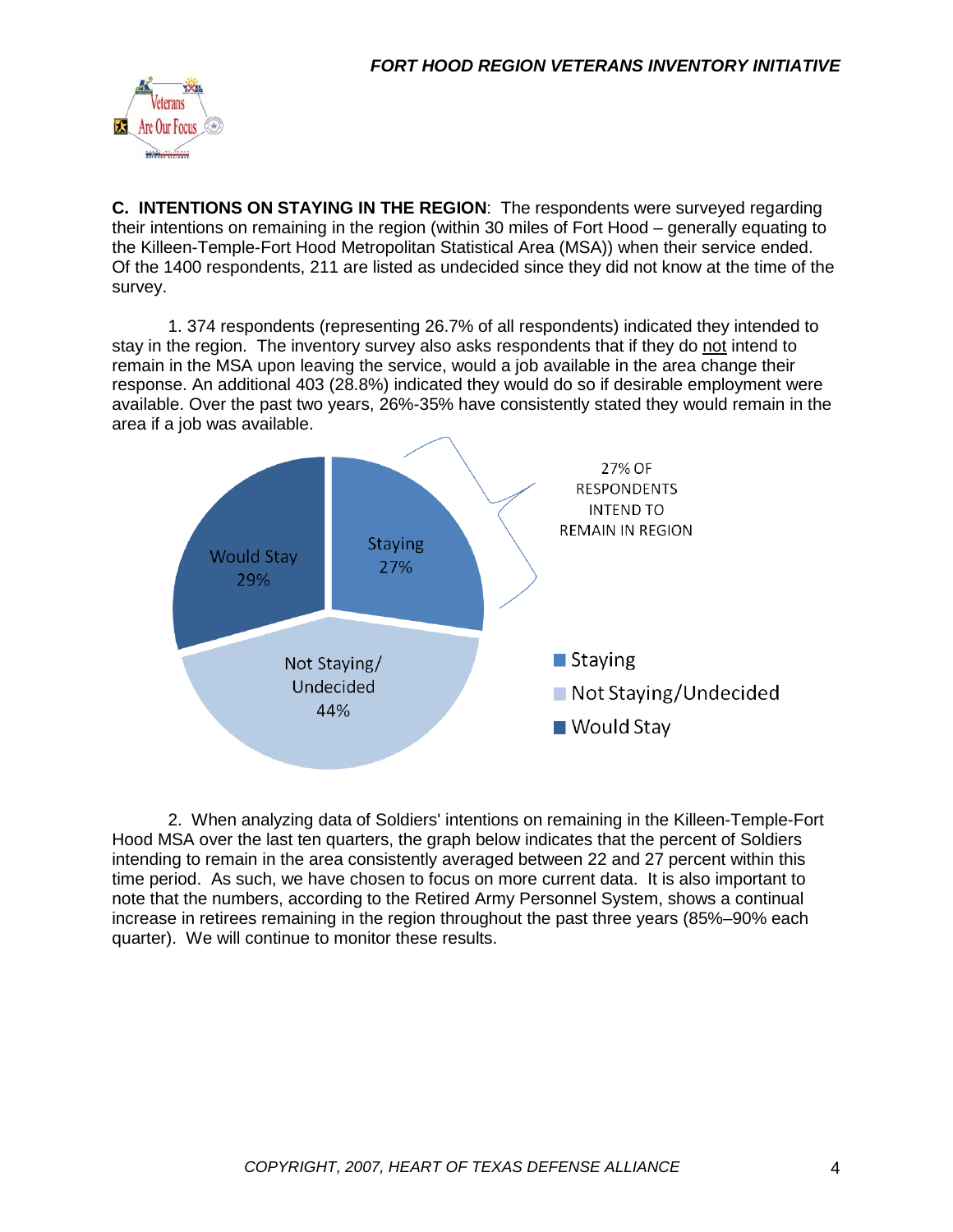

3. Military retirees residing in the MSA: While the Veterans Inventory Initiative only surveys the *intent* of Soldiers departing the service, we are able to more accurately track the disposition of the retiring population using data from the Retired Army Personnel System (RAPS), which is based on the actual retired Soldiers' zip code. According to RAPS, the cities of Killeen, Harker Heights, Belton, and Nolanville experienced retiree growth rates exceeding the MSA overall growth of 31.3% for the period June 2009 to September 2016.

|                       | <b>JUNE</b><br>2009 | <b>SEPT</b><br>2016 | % GROWTH<br>2009 - 2016 |
|-----------------------|---------------------|---------------------|-------------------------|
| <b>KILLEEN</b>        | 8120                | 11,176              | $+37.6$                 |
| <b>COPPERAS COVE</b>  | 3,028               | 3,543               | $+17$                   |
| <b>HARKER HEIGHTS</b> | 1,843               | 2,627               | $+42.5$                 |
| <b>TEMPLE</b>         | 1,150               | 1,387               | $+20.6$                 |
| <b>KEMPNER</b>        | 884                 | 1,043               | $+18$                   |
| <b>BELTON</b>         | 826                 | 1,116               | $+35.1$                 |
| <b>LAMPASAS</b>       | 356                 | 401                 | $+12.6$                 |
| <b>GATESVILLE</b>     | 350                 | 421                 | $+20.3$                 |
| <b>NOLANVILLE</b>     | 266                 | 389                 | $+46.2$                 |
| <b>SALADO</b>         | 206                 | 261                 | $+26.7$                 |
| <b>MSA</b>            | 17,029              | 22,364              | $+31.3$                 |

In an economic impact study released in May 2016, Texas Comptroller Glenn Hegar reported that more than 287,000 retirees, survivors, and their families remained within traveling distance of Fort Hood. This number continues to grow each quarter due to 85-90% of all local retirees remaining in the region and many others moving into the region due to Quality of Life factors. Current estimates now show over 384,000 people are supported by Fort Hood locally and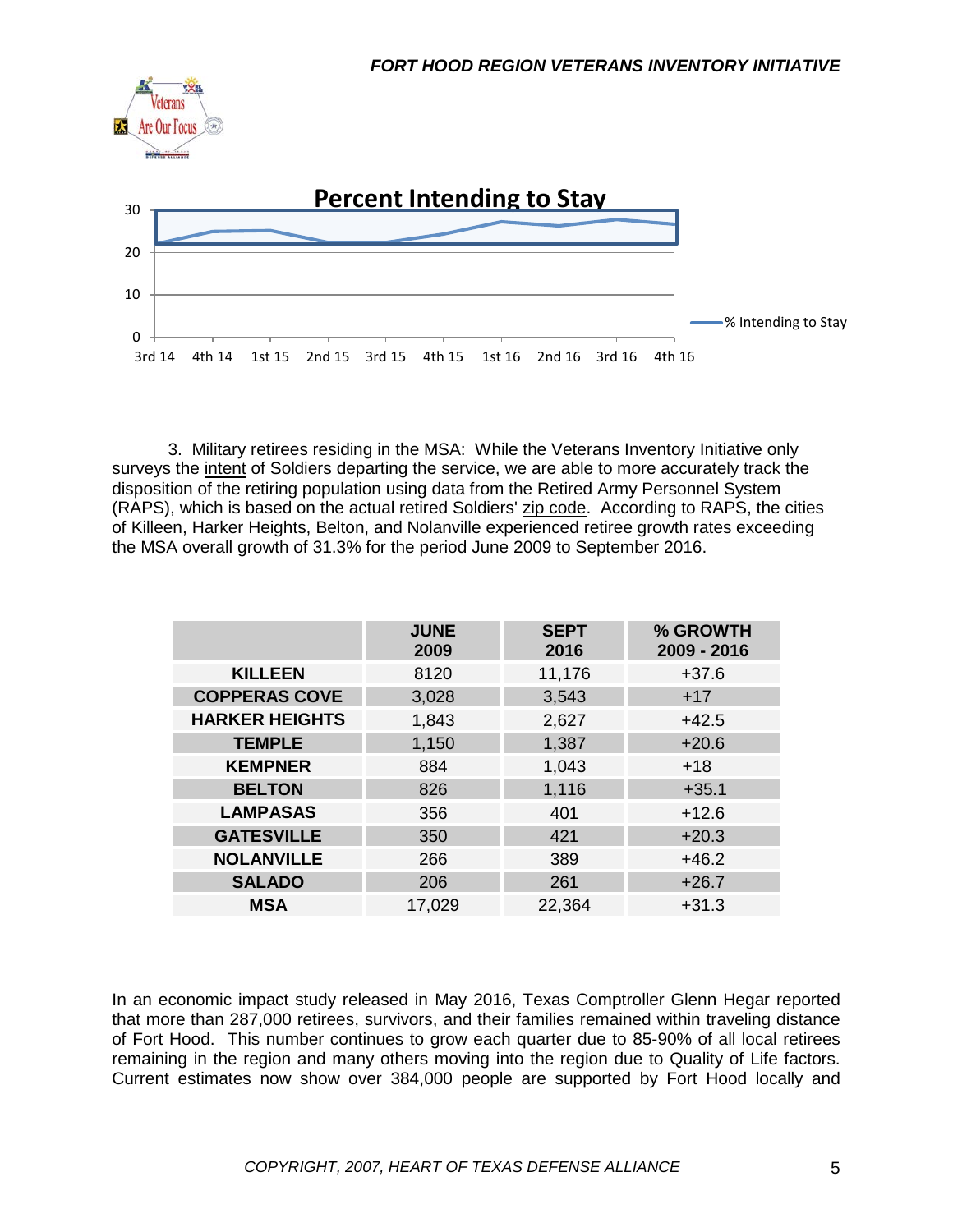

outside the MSA. Below are some key data points to provide additional insights into the growth rates locally:

a. Congress approved the federal highway bill in 2015 which designated an existing portion of US 190 (from Copperas Cove to Belton) as part of the new Interstate 14 which will run from West Texas to the Sabine River near Fort Polk. This Central Texas Corridor will connect Army facilities to strategic seaports, and will provide additional economic development opportunities for the Central Texas area.

[\(http://www.gulfcoaststrategichighway.org/KDH%201.21.16%20Report.html,](http://www.gulfcoaststrategichighway.org/KDH%201.21.16%20Report.html) January 2016).

b. WalletHub.com reported that while the United States experienced the lowest population growth since the 1930s, Killeen was ranked number 6 in the nation for the fastest growing city out of 515 nationwide. [\(https://wallethub.com/edu/fastest-growing-cities/7010/,](https://wallethub.com/edu/fastest-growing-cities/7010/) December 2015.)

c. Killeen was named Playful City USA by KaBOOM! for the seventh year in a row based on the city's efforts to increase the quantity and quality of playgrounds, park acreage per capita, and the number of youth served. [\(http://killeenchamber.com/news/killeen-named-playful-city](http://killeenchamber.com/news/killeen-named-playful-city-usa-for-seventh-year)[usa-for-seventh-year,](http://killeenchamber.com/news/killeen-named-playful-city-usa-for-seventh-year) June 2015.)

d. The Killeen-Temple-Fort Hood MSA holds the  $3<sup>rd</sup>$  spot in the state of Texas for Leading Mid-Size City in the Prime Workforce category and  $12<sup>th</sup>$  overall in the United States. [\(http://killeenchamber.com/index.php/news/article/area-development-ranks-the-killeen-temple](http://killeenchamber.com/index.php/news/article/area-development-ranks-the-killeen-temple-fort-hood-msa-12th-nationally-7th)[fort-hood-msa-12th-nationally-7th,](http://killeenchamber.com/index.php/news/article/area-development-ranks-the-killeen-temple-fort-hood-msa-12th-nationally-7th) July 2014.)

e. According to the June 2014 Texas Labor Market Review, the Killeen-Temple-Fort Hood MSA increased employment over the year by 10.3 percent and decreased unemployment by 1%. [\(http://killeenchamber.com/index.php/news/article/area-development-ranks-the-killeen](http://killeenchamber.com/index.php/news/article/area-development-ranks-the-killeen-temple-fort-hood-msa-12th-nationally-7th)[temple-fort-hood-msa-12th-nationally-7th,](http://killeenchamber.com/index.php/news/article/area-development-ranks-the-killeen-temple-fort-hood-msa-12th-nationally-7th) July 2014.)

f. The Killeen-Temple-Fort Hood MSA economy ranked fourth strongest in the state, and 13th strongest in the nation - just behind Houston, San Antonio, and Austin (according to Policom Corporation). [http://www.policom.com/MetroRank.htm,](http://www.policom.com/MetroRank.htm) June 2014.)

In addition to these indicators of economic stability for the Killeen-Temple-Fort Hood MSA, the Texas Comptroller also stated in the 2016 economic report that Fort Hood's economic impact was \$35.4 billion statewide. Comptroller Glenn Hegar stated "Fort Hood is an economic engine that helps growth in Texas." The report states that Fort Hood was also indirectly responsible for 201,538 jobs throughout Texas, which include the 60,159 direct jobs on Fort Hood.

**D. MILITARY OCCUPATIONAL SPECIALITIES**: Departing Soldiers represented 175 different Military Occupational Specialties (MOS). However, 77.2% (981 of the 1270 valid respondents) can be grouped into five general areas: Combat Arms, Logistics/Transportation, Maintainers/Repairers, Medical, and Information Technology/Communications. The sixth area shown on the following chart, Other, is comprised of the remaining 289 Soldiers leaving the service with an MOS not covered in the five areas above.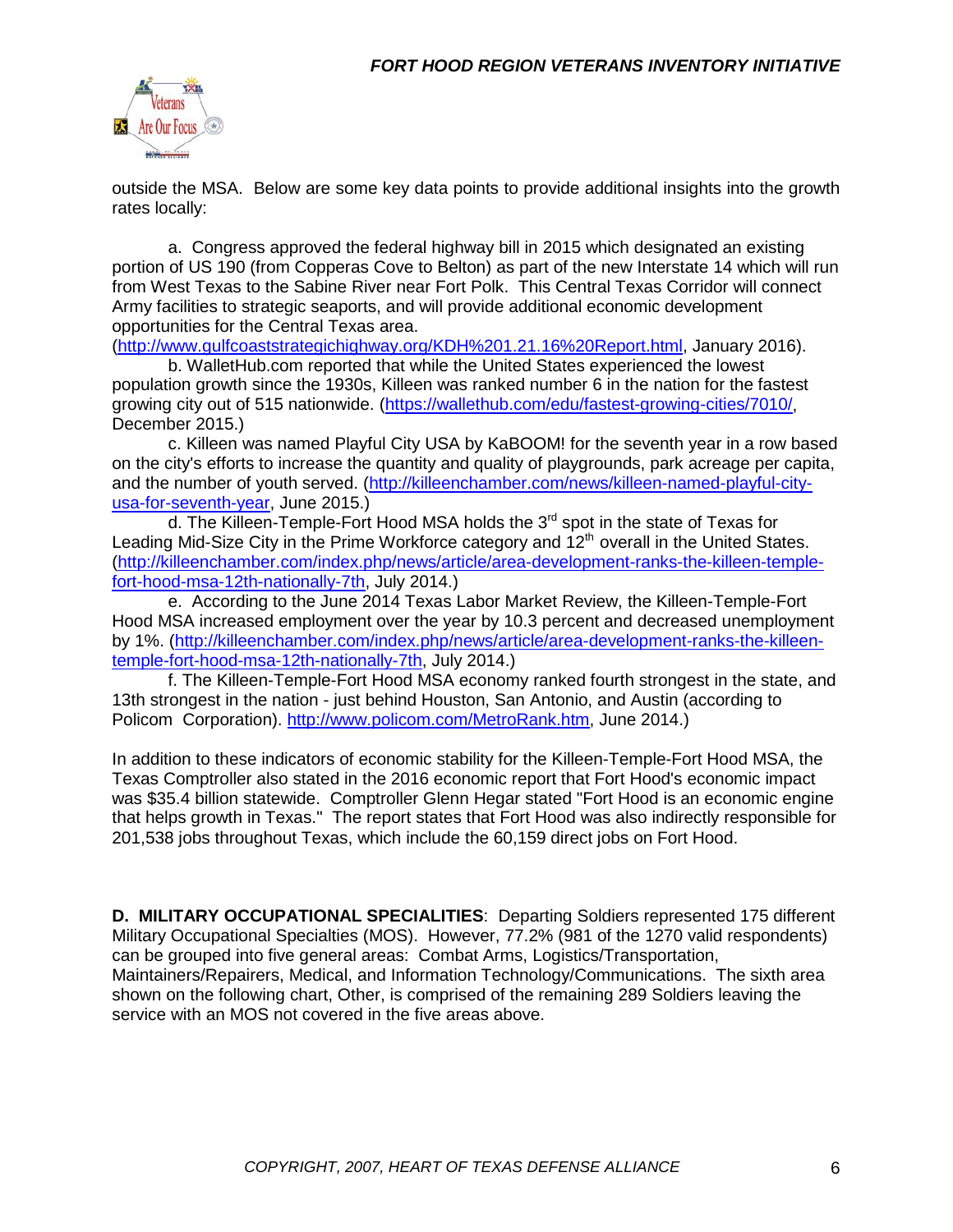



#### **COMBAT ARMS**

Traditionally, Combat Arms is the largest group and remains the largest group this quarter. Most, if not all, will be combat veterans of the Iraq/Afghanistan campaigns, which have a distinctive small-unit focus by their nature. Therefore, in addition to the skills listed below, these Soldiers would likely have extensive leadership and staff planning skills (soft skills) that would be a tremendous asset to any organization.

Soldiers in combat arms comprise 30.2%(383/1270) of the separating population.

| Infantry (138)                       | Member or leader who individually employs small arms/heavy anti-<br>armor weapons in support of combat operations.                                                                                                                                                                                                                                                                                                                                                                                                                                                       |
|--------------------------------------|--------------------------------------------------------------------------------------------------------------------------------------------------------------------------------------------------------------------------------------------------------------------------------------------------------------------------------------------------------------------------------------------------------------------------------------------------------------------------------------------------------------------------------------------------------------------------|
| Engineer (75)                        | Of the 75 Soldiers, 29 are combat engineers and are directly<br>engaged in providing mobility, counter-mobility and survivability<br>support to combat forces. Operates, directs and assists in the<br>operation of various light and heavy engineer wheeled and tracked<br>vehicles. Directs construction of shelters and assembly of military<br>fixed bridges. Another 46 have engineer MOS specialties of<br>construction, plumber, firefighter, horizontal construction, interior<br>electrician, technical, carpentry and masonry and terrain data<br>specialists. |
| Armor $(69)$                         | Member or leader who employs main battle tanks or cavalry fighting<br>vehicles in combat operations, and performs reconnaissance and<br>security.                                                                                                                                                                                                                                                                                                                                                                                                                        |
| Field Artillery (51)                 | Operate or supervise high technology cannon artillery weapons,<br>automated tactical data systems, intelligence activities, target<br>processing, radar operations, artillery surveying operations, or<br>meteorological observation.                                                                                                                                                                                                                                                                                                                                    |
| <b>Air Defense Artillery</b><br>(50) | Operate command/control/communications/computer information<br>systems or the lightweight, highly mobile Avenger or medium weight<br>Patriot Air Defense Missile systems.                                                                                                                                                                                                                                                                                                                                                                                                |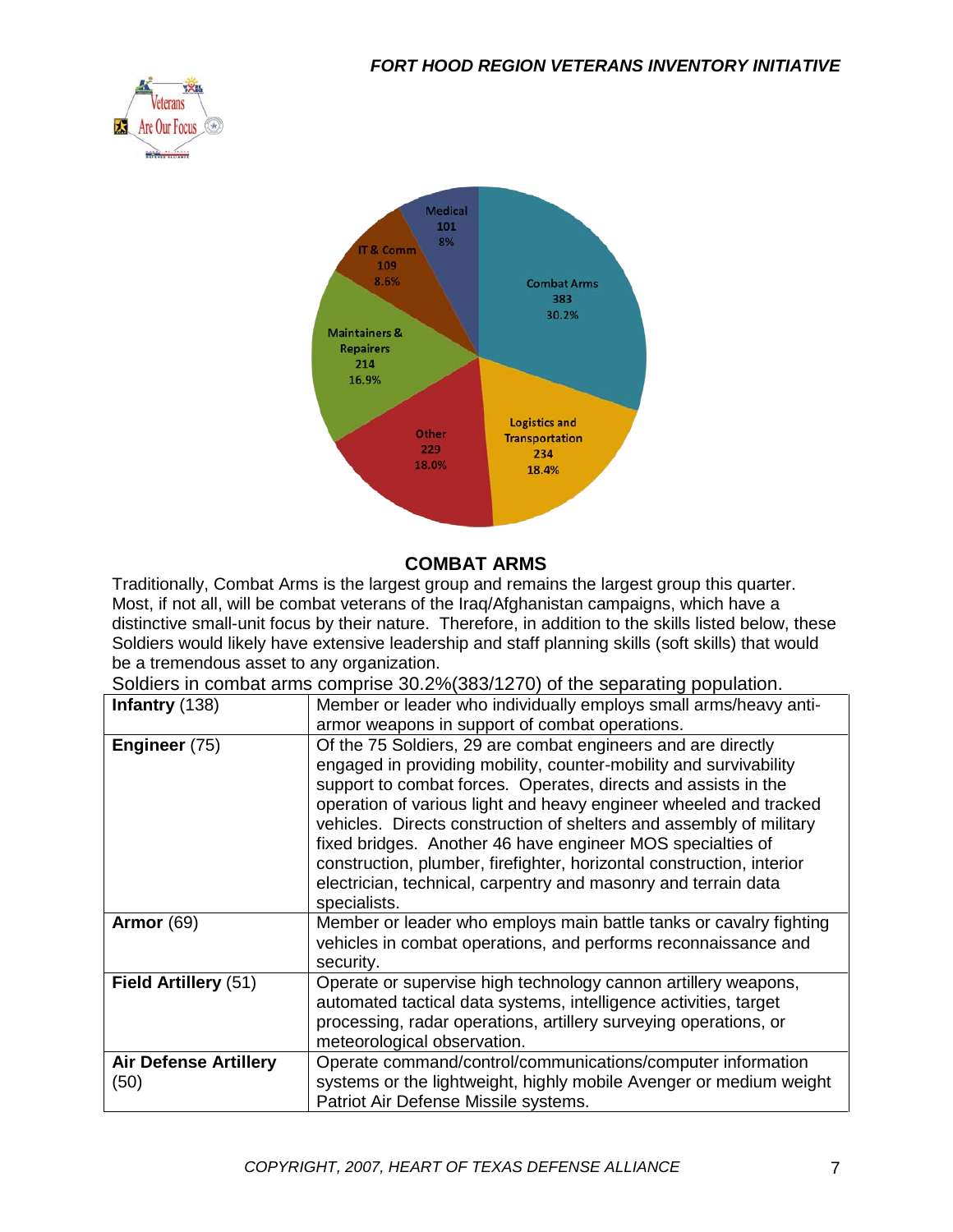

#### **LOGISTICS AND TRANSPORTATION**

Soldiers serving in the logistics and transportation fields comprise 18.4%(234/1270) of the separating population. The top five categories are shown below.

| <b>Food Service</b><br>Specialists (43)         | Supervise or prepares, cooks and serves food in field or garrison<br>food service operations.                                                                                                          |  |
|-------------------------------------------------|--------------------------------------------------------------------------------------------------------------------------------------------------------------------------------------------------------|--|
| <b>Motor Transport</b><br>Operator (37)         | Supervises and operates wheel vehicles to transport personnel and<br>cargo. Oversees and checks proper loading and unloading of cargo<br>on vehicles and trailers.                                     |  |
| <b>Unit Supply</b><br>Specialists (37)          | Supervise or perform duties involving the request, receipt, storage,<br>issue, accountability, and preservation of individual, organizational,<br>installation, and expendable supplies and equipment. |  |
| <b>Automated Logistical</b><br>Specialists (36) | Supervise and perform management or stock record/warehouse<br>functions pertaining to receipt, storage, distribution and issue, and<br>maintain equipment records and parts.                           |  |
| <b>Petroleum Supply</b><br>Specialists (27)     | Supervise the receipt, storage, accountability, and cares for<br>dispensing, issuing and shipping bulk or packaged petroleum, oils,<br>and lubricants.                                                 |  |

#### **MAINTAINERS/ REPAIRERS**

Soldiers that work in the field of maintenance and repair comprise 16.9%(214/1270) of the separating population. The top four categories are shown below.

| <b>Aviation repairers (60)</b>           | 12 different enlisted specialties (less pilots and air traffic controllers)<br>ranging from aircraft structural repairers to airframe-specific<br>armament/electrical/avionics system repairers.                                                                                                                                                                                                                                     |
|------------------------------------------|--------------------------------------------------------------------------------------------------------------------------------------------------------------------------------------------------------------------------------------------------------------------------------------------------------------------------------------------------------------------------------------------------------------------------------------|
| <b>Wheeled Vehicle</b><br>Mechanics (58) | Supervise and perform unit, direct support and general support level<br>maintenance and recovery operations on light and heavy wheeled<br>vehicles, their associated trailers and material handling equipment.                                                                                                                                                                                                                       |
| Special purpose (41)                     | 8 different low-density fields that require a degree of technical skills<br>that would support the repair and maintenance of Army vehicles and<br>equipment. These skills include metal workers (welders),<br>machinists, small arms and fire control repair, power generation,<br>computer/detection systems, radar, avionic communication<br>equipment, and special purpose equipment (such as HVAC and<br>refrigeration systems). |
| <b>Tracked Vehicle</b><br>Mechanics (17) | Perform or supervise unit maintenance, diagnose, and troubleshoot<br>malfunctions on gas turbine and diesel power plants; the suspension,<br>steering, hydraulics, auxiliary power units, and the armament/fire<br>control systems on tracked vehicles including the M1 Abrams main<br>battle tank and Bradley Fighting Vehicle.                                                                                                     |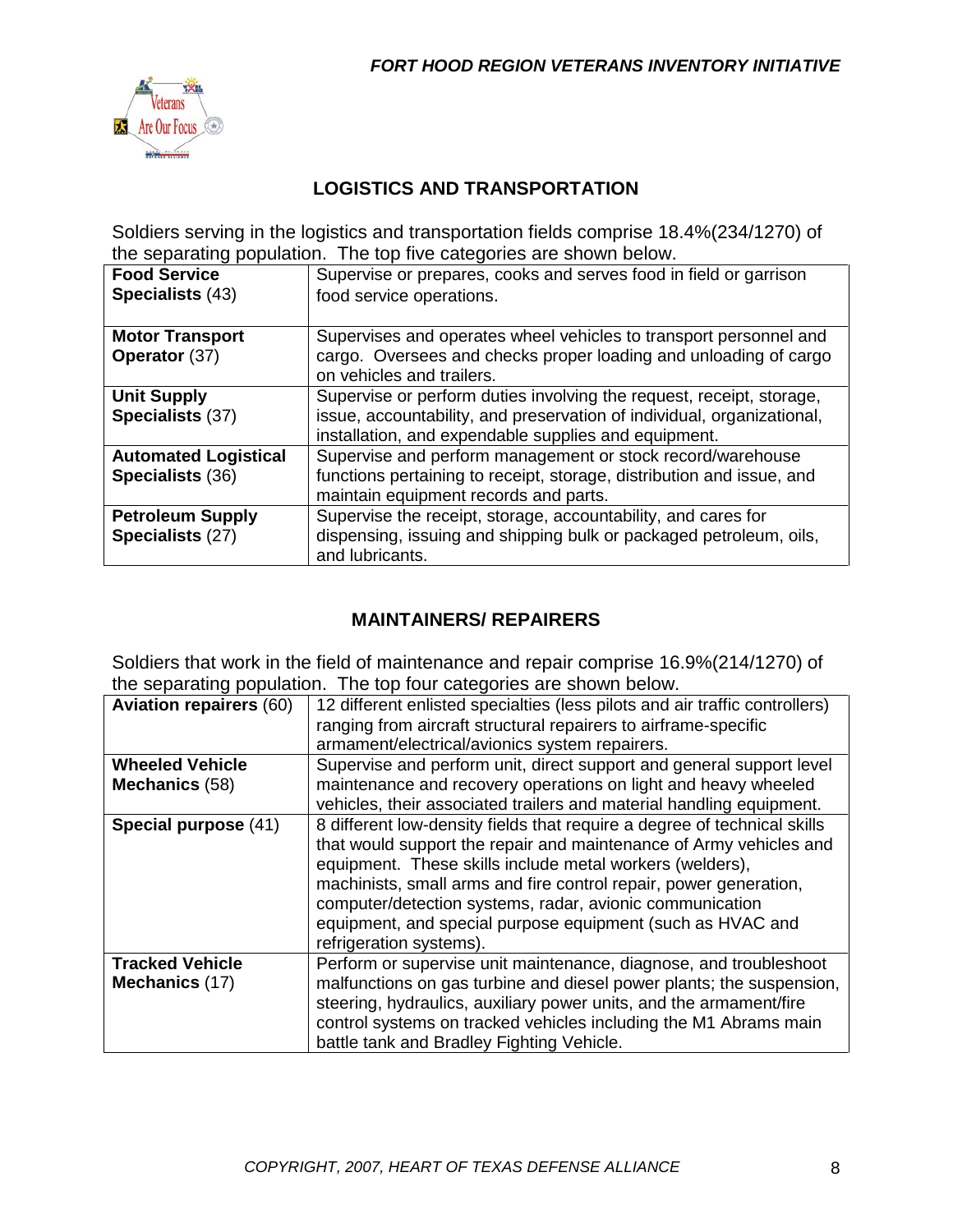

### **INFORMATION TECHNOLOGY AND COMMUNICATIONS**

The information technology and communications field makes up 8.6%(109/1270) of the separating population. The top six categories are shown below.

| <b>Information</b>           | Supervise, install, operate and perform unit level maintenance on     |
|------------------------------|-----------------------------------------------------------------------|
| <b>Technology Specialist</b> | multi-functional/multi-user information processing systems,           |
| (22)                         | peripheral equipment, and associated devices. Perform analyst and     |
|                              | information assurance functions and conducts data system studies.     |
|                              | Perform Information Services Support Office (ISSO) duties of          |
|                              | printing, publications, records management and Communication          |
|                              | Security (COMSEC) custodian functions and certification authority     |
|                              | duties in support of the Defense Message System (DMS).                |
| <b>Multichannel</b>          | Supervise, install, operate and perform unit level maintenance on     |
| <b>Transmission System</b>   | multi-channel line-of-site and tropospheric scatter communications    |
| <b>Operator-Maintainer</b>   | systems, communications security (COMSEC) devices, and                |
| (18)                         | associated equipment.                                                 |
| <b>Signal Support</b>        | Supervise, install, employ, maintain, troubleshoot and assist users   |
| <b>Systems Specialist</b>    | with battlefield signal support systems, terminal devices, satellite  |
| (15)                         | communications equipment and automated telecommunications             |
|                              | computer systems, to include local area networks, wide area           |
|                              | networks and routers. Integrate signal systems and networks;          |
|                              | performs unit level maintenance on authorized signal equipment and    |
|                              | associated electronic devices; train and provide technical assistance |
|                              | to users of signal equipment.                                         |
| <b>Nodal Network System</b>  | The Nodal Network Systems Operator-Maintainer supervises,             |
| <b>Operator-Maintainer</b>   | installs, operates, and performs systems maintenance on large and     |
| (14)                         | small electronic switches; system control centers; node management    |
|                              | facilities; associated multiplexing and combat net radio interface    |
|                              | (CNRI) equipment; short range line of sight radio systems;            |
|                              | communications security (COMSEC) devices; and other equipment         |
|                              | associated with network switching operations.                         |
| <b>Cable Systems</b>         | Cable Systems Installer-Maintainers are primarily responsible for     |
| <b>Installer-Maintainer</b>  | installing, operating and performing maintenance on cable and wire    |
| (10)                         | communications systems, communication security devices and            |
|                              | associated equipment.                                                 |
| <b>Satellite</b>             | Satellite Communication Systems Operator-Maintainers are              |
| <b>Communication</b>         | responsible for making sure that the lines of communication are       |
| <b>Systems Operator-</b>     | always up and running. They install, operate, maintain and repair     |
| Maintainer (8)               | strategic and tactical multichannel satellite communications.         |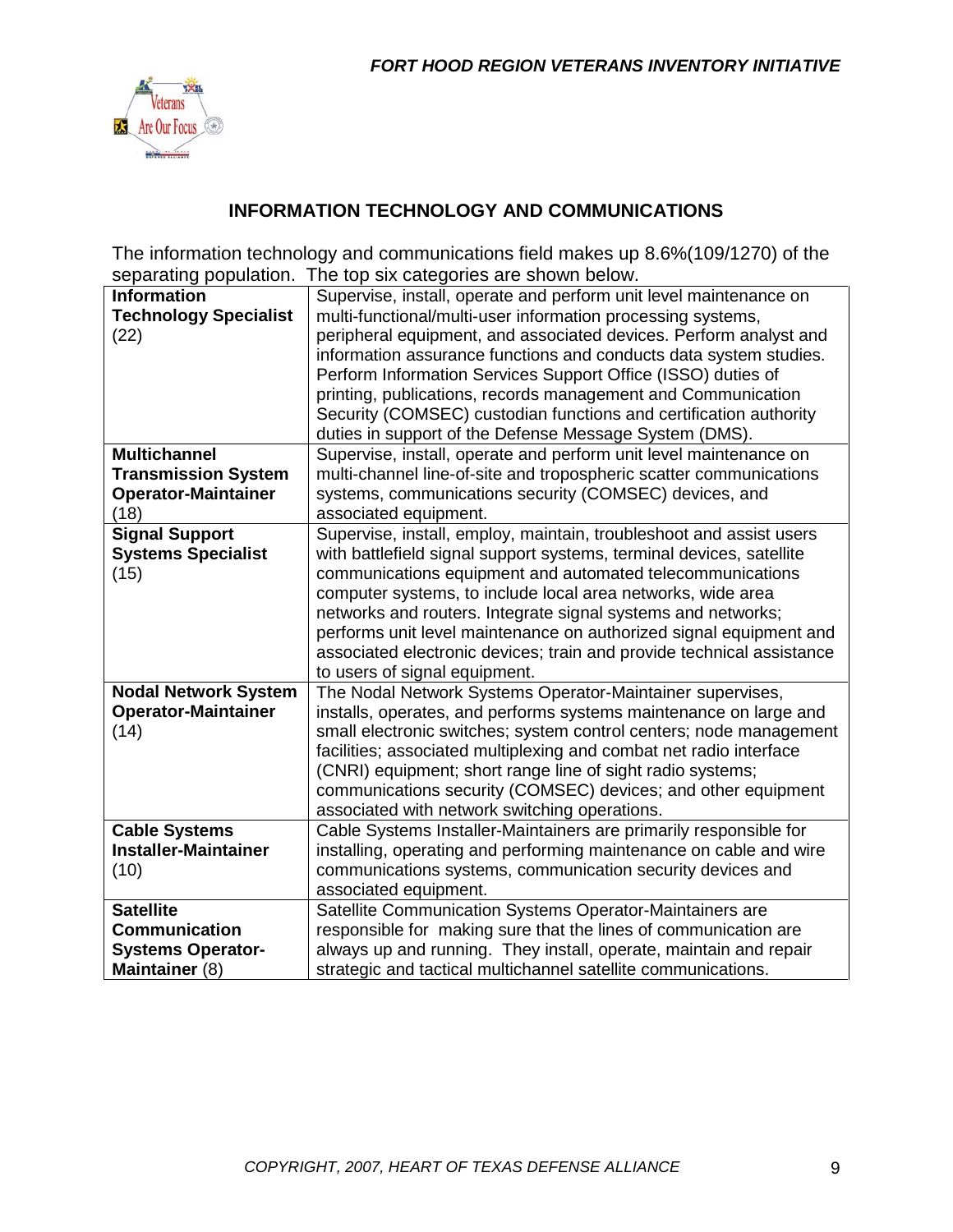

#### **MEDICAL**

Personnel in the medical field make up 8%(101/1270) of the separating population.

| <b>Health Care Specialist</b><br>(57) | Provide emergency medical treatment, limited primary care, force<br>health protection, evacuation in a variety of operational and clinical<br>settings from point of injury or illness through the continuum of<br>military health care under the supervision of a physician, nurse or<br>physician's assistant. As a field combat medic, provides emergency<br>medical care/treatment at point of wounding on the battlefield or to<br>battle and non-battle casualties during wartime. |
|---------------------------------------|------------------------------------------------------------------------------------------------------------------------------------------------------------------------------------------------------------------------------------------------------------------------------------------------------------------------------------------------------------------------------------------------------------------------------------------------------------------------------------------|
| Other $(44)$                          | 5 Medical-Surgical Nurses, 5 Dental Specialists, 4 Mental Health<br>Specialists, 4 Army Practical Nursing Specialists, 3 Medical<br>Laboratory Specialists, 2 Preventive Medicine Specialists, 2 Medical<br>Logistics Specialists, 2 Operating Room Specialists, 2<br>Obstetrics/Gynecology Nurses, and 15 other Soldiers with various<br>medical specialty MOSs.                                                                                                                        |

#### **E. DESIRED POST- MILITARY SERVICE EMPLOYMENT:**

Respondents are asked to indicate the type (or types) of post-military employment they desire. If married, they can indicate their spouse's employment preferences as well. In order to standardize input for ease of analysis, the survey provides 14 broad categories conforming to industry categories found in the North American Industrial Classification System (NAICS). The choice "other" is offered when a specific desired category is not provided. For this quarter, the responses were very low in regards to the question asking for the Soldier's desired area of employment upon separation; 851 of those surveyed did not answer that particular question. Because this survey is voluntary and can be taken up to a year before the date of separation during the Soldier For Life-Transition Assistance Program, it may be very possible that at the time of the survey, the majority just did not know what area of employment he/she would prefer. For this 4th Quarter report, of those who did respond to this question (549 Soldiers and 523 spouses), the top five desired categories of post-military service employment were<sup>[2](#page-9-0)</sup>:

<span id="page-9-0"></span>2 Employers desiring to hire Fort Hood veterans should contact Fort Hood Soldier for Life -Transition Assistance Program (formerly known as ACAP) directly through the TAP Director of Marketing, Mr Robert Schumacher: at (254)288-0827; [Robert.c.schumacher.civ@mail.mil;](mailto:Robert.c.schumacher.civ@mail.mil) or by posting their opportunity and company website URL on the TAP website [\(www.acap.army.mil\)](http://www.acap.army.mil/). Mr Schumacher can coordinate employer participation in a host of TAP transition events, as well as assist with highly specialized targeted hiring initiatives. Employers may place a job posting via "Work in Texas" (www.workintexas.com) - a statewide, internet-based job-matching system through Workforce Solutions of Central Texas (WFSCT) (254) 200-2020. The Texas Veterans Services (TVC) staff work closely with the Central Texas Workforce Business Services including job development, direct referrals, and military skills-civilian occupations matching. Contact Adam Jones, TVC Supervisor, (254) 200-2038.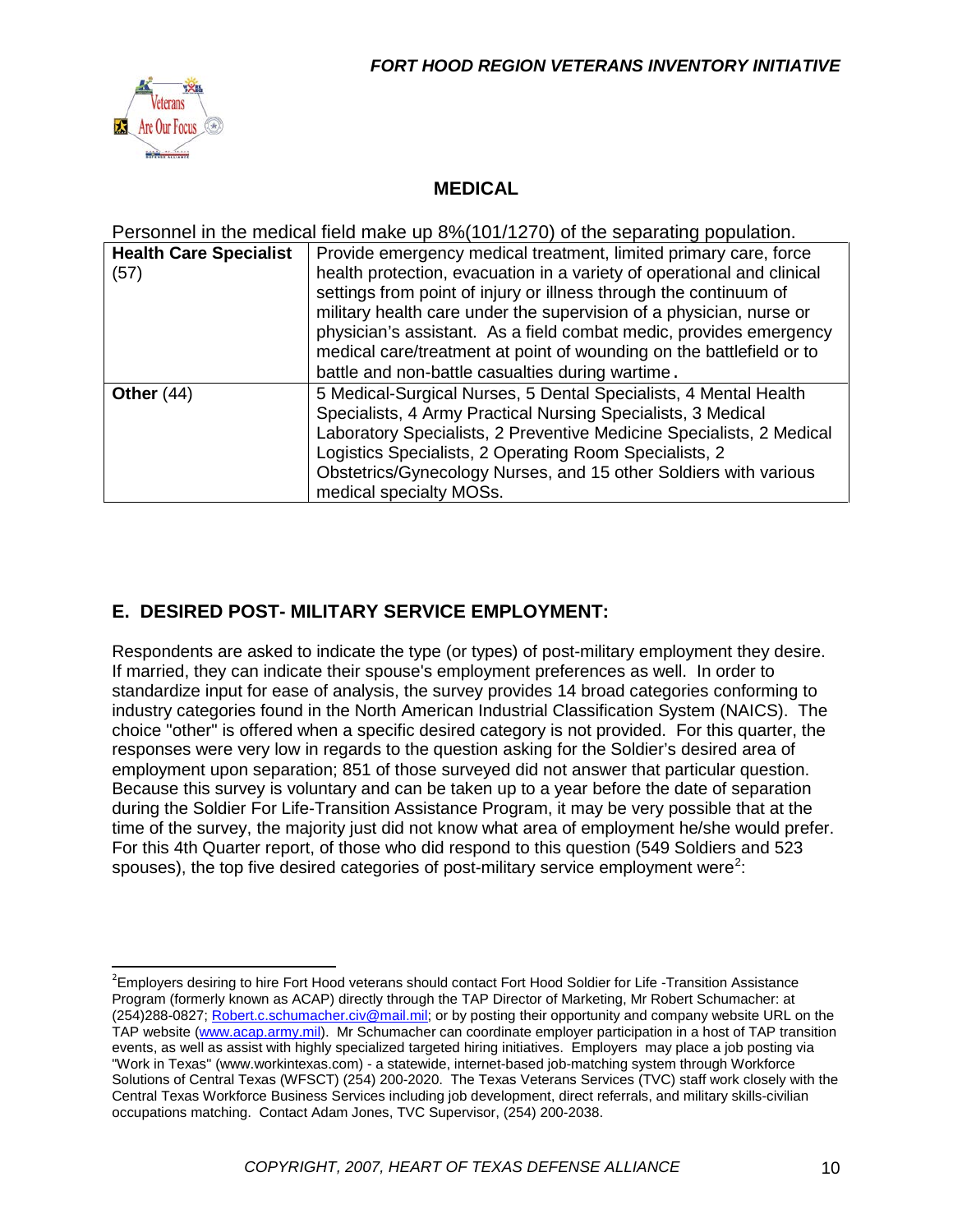

1. Soldiers Separating:

#### **SOLDIER SPOUSE**

| 1. Other:                    | 109 | 1. Medical/Health Field:  | 150 |
|------------------------------|-----|---------------------------|-----|
| 2. Law Enforcement/Security: | 97  | 2. Other:                 | 156 |
| 3. Medical/Health Field:     | 88  | 3. Education/Teaching:    | 50  |
| 4. Computers/Software:       | 40  | 4. Administrative/Office: | 44  |
| 5. Management/Business:      | 39  | 5. Management/Business:   | -34 |
|                              |     |                           |     |

The anomalies in Military Occupational Specialty (MOS) data may have been carried over to the types of post-service employment desired. Law Enforcement/Security has always ranked as one of the top five desired career choices for post-service employment, which continues to be the case this quarter and is most likely attributed to the large number of Soldiers separating with a Combat Arms MOS. Soldiers with a medical-related specialty are usually considered "low density." Since Medical was one of the top MOS areas, and 8% of the respondents came from that field, it is likely that many would desire post-service employment in the medical field. Since October 2007, the top desired careers for spouses have always included Administrative/Office, Education/Teaching, Management/Business, and Medical/Health Field, with the Medical/Health Field moving to the number one choice for spouses this quarter. It had previously been the second desired career for a spouse over the last two quarters. This choice "other" continues to remain one of the top five choices for both the Soldier and their spouse (top choice for Soldiers this quarter).

#### 2. Soldiers Retiring:

The top categories of desired post-service employment for those retiring from military service are:

| 1. Management/Business:      | 107 |
|------------------------------|-----|
| 2. Admin/Office:             | .98 |
| 3. Other:                    | 78  |
| 4. Law Enforcement/Security: | 60  |
| 5. Education/Teaching:       | 59  |

Management/Business is usually the number one desired job for retirees, and continues to remain number one this quarter. Administration/Office has typically been one of the top two desired areas of employment for retirees, and once again, is the number two desired employment this quarter. As stated in the previous section, "other" continues to remain of the top desired career choices for retirees as well. Law Enforcement/Security is typically one of the top five desired career choices, and most likely a common desire due to the experience that Soldiers have acquired while serving in the military.

3. Employment: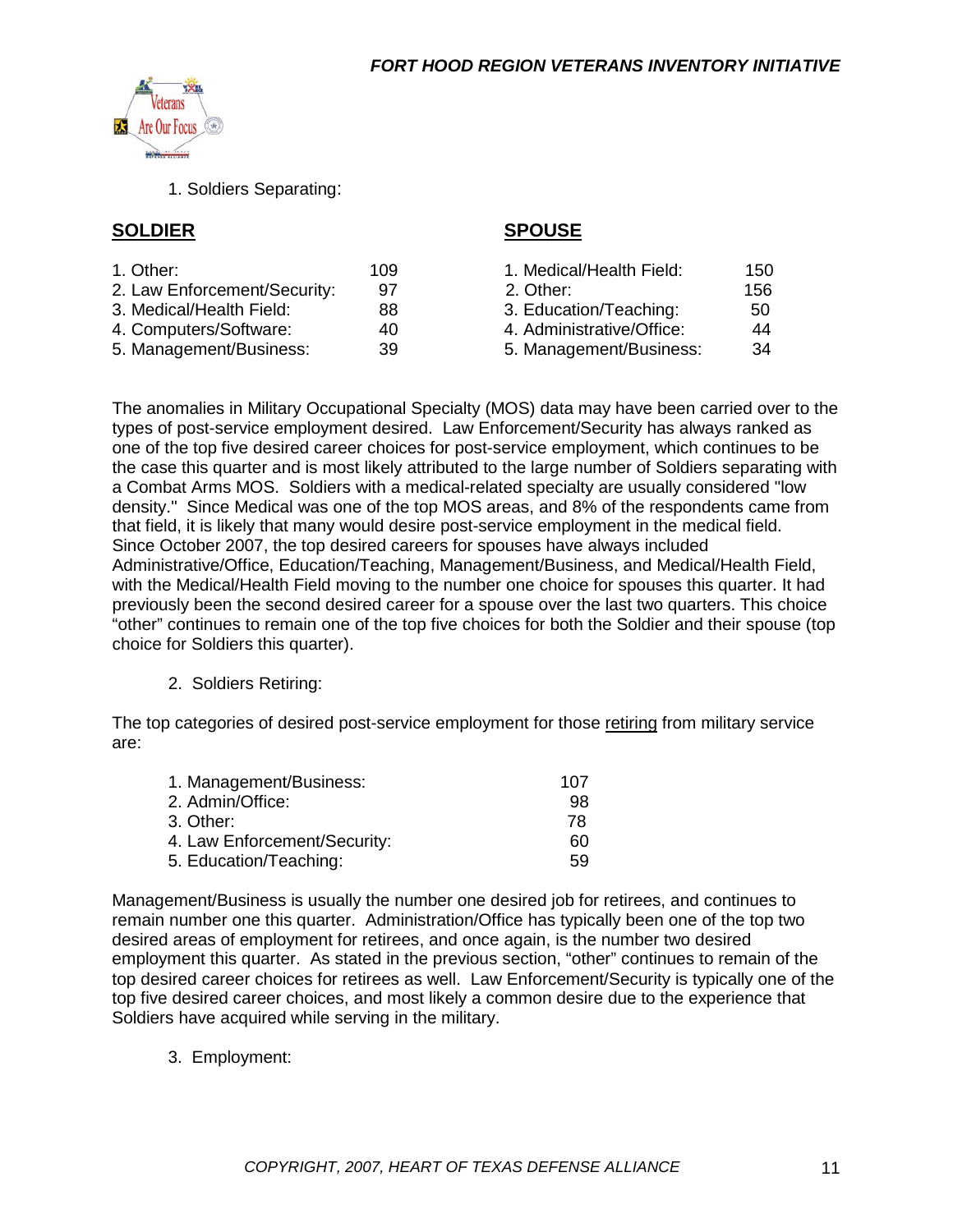

a) According to a previous study by Payscale.com in 2012, management consultation is at the top of the list for best jobs for veterans. The following is a list of the 16 most common and wellpaid occupations that veterans of all services across the United States have entered since transitioning from the military service.

- Management consultant
- **Program manager, information technology**
- **Systems analyst**
- **FBI** agent
- **Field service engineer, medical equipment**
- **Systems engineer**
- **Information technology consultant**
- **Intelligence analyst**
- **Helicopter pilot**
- **Network engineer**
- **Project manager, construction**
- **Technical writer**
- **Business development manager**
- **Network administrator, information technology**
- **Heating, ventilation, and air conditioning service technician**
- **Fireman**

b) Orion International, an employment placement service for former military personnel, finds that officers and senior-enlisted personnel typically find success in high-level management positions, with many major corporations offering "fast-track" leadership development for veterans. Officers and Non-Commissioned Officers eligible to retire have spent many years leading increasingly larger and more complex organizations, are graduates of an Army Professional Education system that focuses on developing their leadership skills, and have demonstrated success as a result of their longevity of service. Employers are looking to former military personnel due to their leadership experience, transferrable skills, and proven accountability. These veterans are known for being highly energetic and motivated and are also known for being career-oriented, goal-oriented, and are very familiar with being in a position where accountability is high. As such, it is essential to help place those with strong leadership skills back into the private sector work force who have mastered the skills of management during military service, and many companies are looking to veterans to fulfill that need.

c) The Institute for Veterans and Military Families at Syracuse University performed a comprehensive study in March 2012 on the traits of military veterans and developed a report of the results titled, "The Business Case for Hiring a Veteran."

This study reported that previous military service resulted in leadership ability and a strong sense of mission, which are highly valued traits in a competitive business environment. Of the ten traits discussed in the paper, it identified that Veterans are adept at skills transfer from their past military experience to the new work environment, they are able to act quickly and decisively in a changing environment, they demonstrate high levels of resiliency, exhibit advanced teambuilding skills, and possess a strong organizational commitment. This research supports very compelling reasons for hiring individuals with military background and experience. Their discipline, drive, and motivation are characteristics that make them desirable employees. The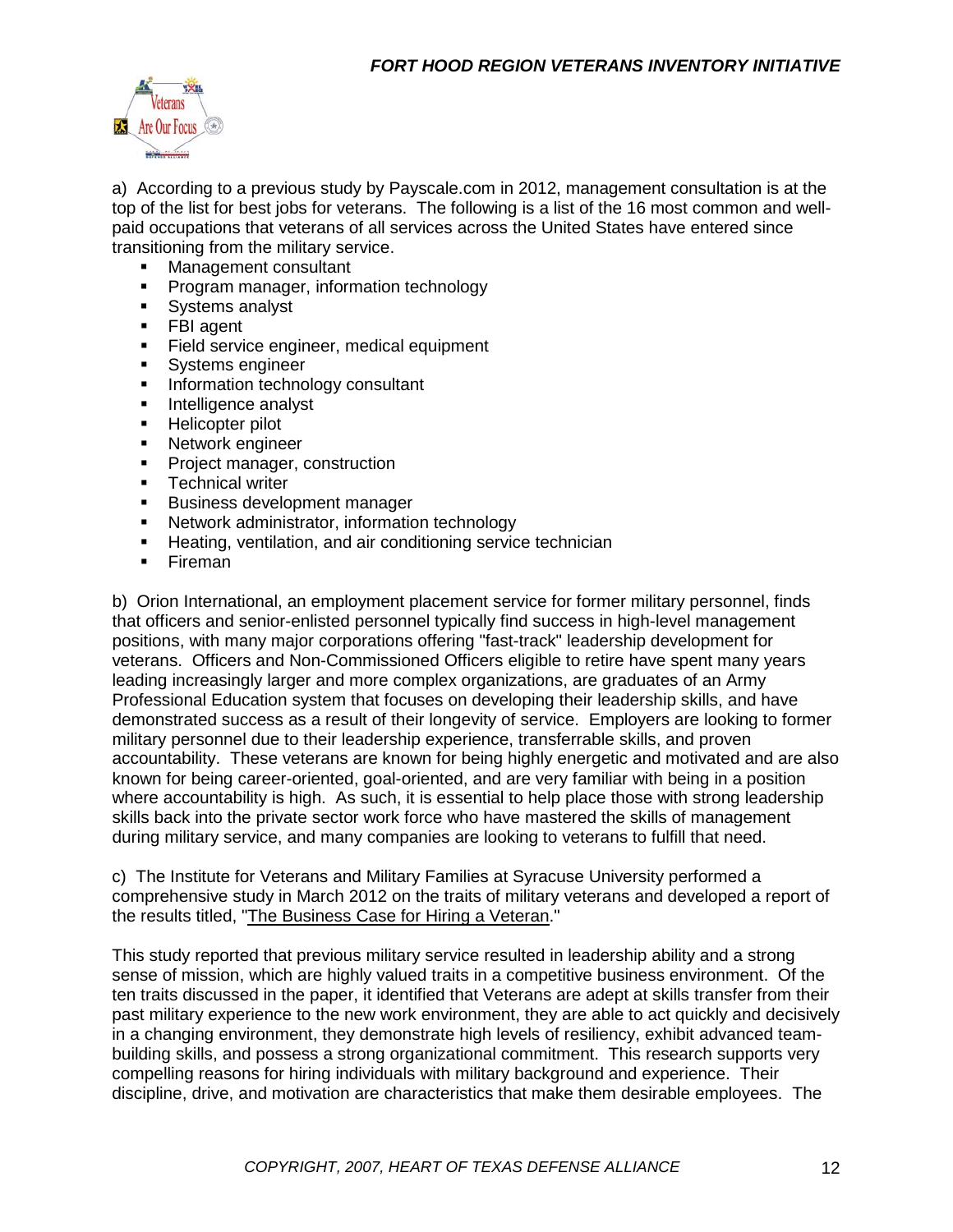

Killeen-Temple-Fort Hood MSA has a large pool of educated veteran job applicants to choose from and it is clear that many would respond favorably to remaining in the area if the right job was available to choose from at the end of their service in the military.

While it is understandable that jobs readily available within the area would retain many more Soldiers within the MSA upon leaving the service, the Census Bureau has confirmed that more than 2.4 million businesses are owned by military veterans. The U.S. Small Business Administration, Office of Advocacy, reported that 9% of all businesses in the U.S. were owned by veterans in 2013. Veterans have many years of military experience preparing them for the rigors of running a small business, and many find that entrepreneurship is a more appealing opportunity when transitioning to the civilian workforce. The combination of self-driven veterans and an inexpensive cost of living makes the Killeen-Temple-Fort Hood MSA a desirable place to remain after their service.

d) The *Operation Economic Transformation* Report identified four "target industries" or clusters that present the Greater Fort Hood Region with immediate opportunities for economic growth:

Information Technology Transportation and Logistics Healthcare Services Business Services

Clusters are geographic concentrations of interconnected firms and institutions utilizing related applications and serving similar markets. When fully developed, clusters can act as the principal drivers of economic growth and innovation in a region. The report recommended pursuing the development of these four clusters through a coordinated strategy of business retention, recruitment and entrepreneurship.

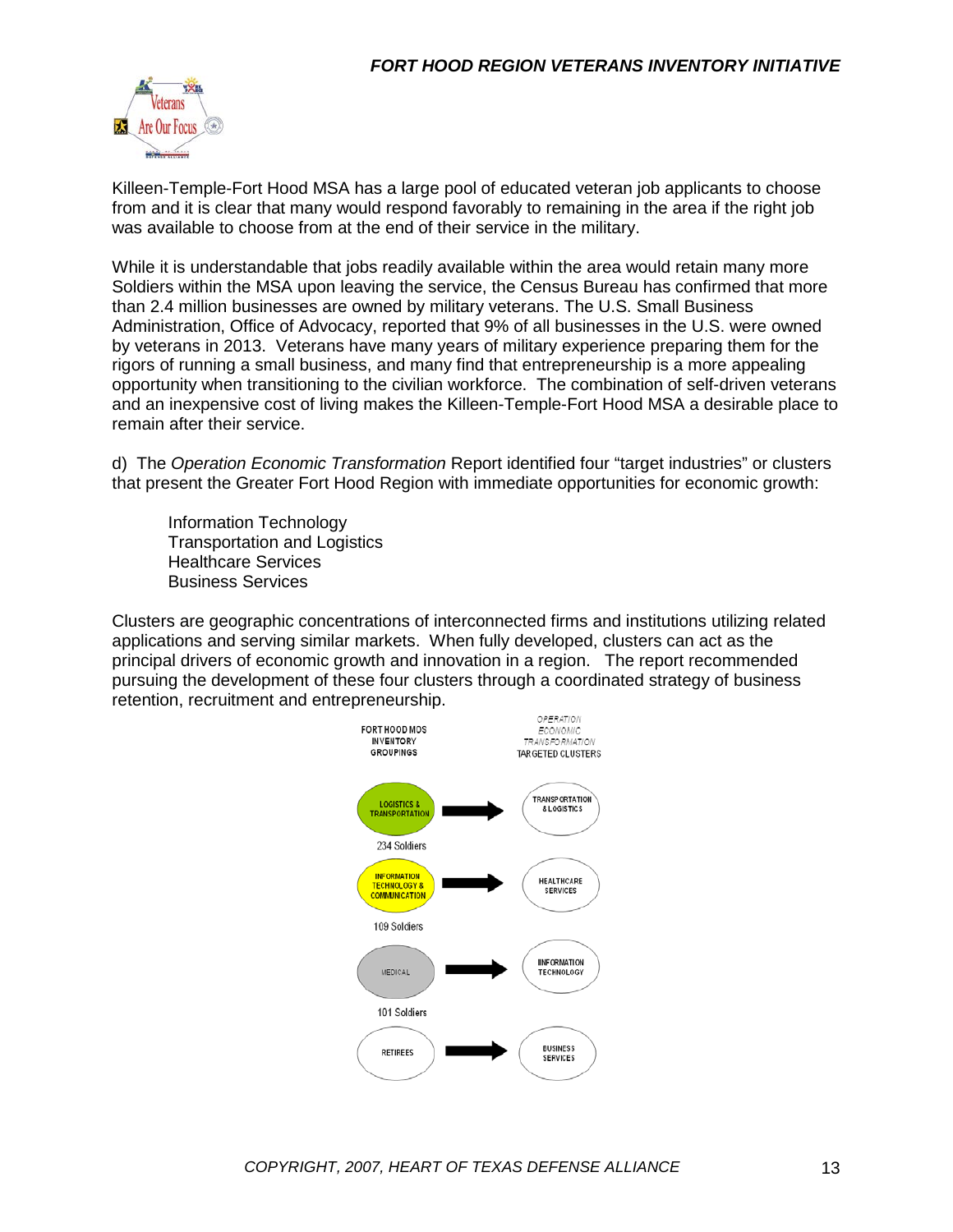

When separating the respondents into major MOS categories, there is a strong correlation between the numbers of separating Soldiers with those skills and the target clusters in the Operation Economic Transformation Report as shown in the chart above. In addition, because Officers and Non-Commissioned Officers eligible to retire have spent many years of their military career in leadership positions and are graduates of an Army Professional Education system, they have acquired many skills in Management and Administrative roles. This training and experience, regardless of their MOS, would directly correspond with the Business Services cluster.

#### **F. REASONS FOR REMAINING IN THE MSA:**

1. In 2013, the survey was revised to gain more clarity on the Quality of Life factors cited by separating Soldiers that impact their decision to remain in Central Texas or go elsewhere after their service ends. The majority of those completing the survey that identified they were staying locally said it was due to the MSA quality of life, while two other large groups were staying due to their spouse being employed locally, or the Soldier's intent for completion of their education. With the addition of Texas A&M-Central Texas to the MSA, the Soldiers and their spouses now have the opportunity to complete their baccalaureate or master's degree while remaining in an area with a lower cost of living compared to other areas with universities.



# **Reasons for Remaining Inside the MSA** 4th Quarter FY 2016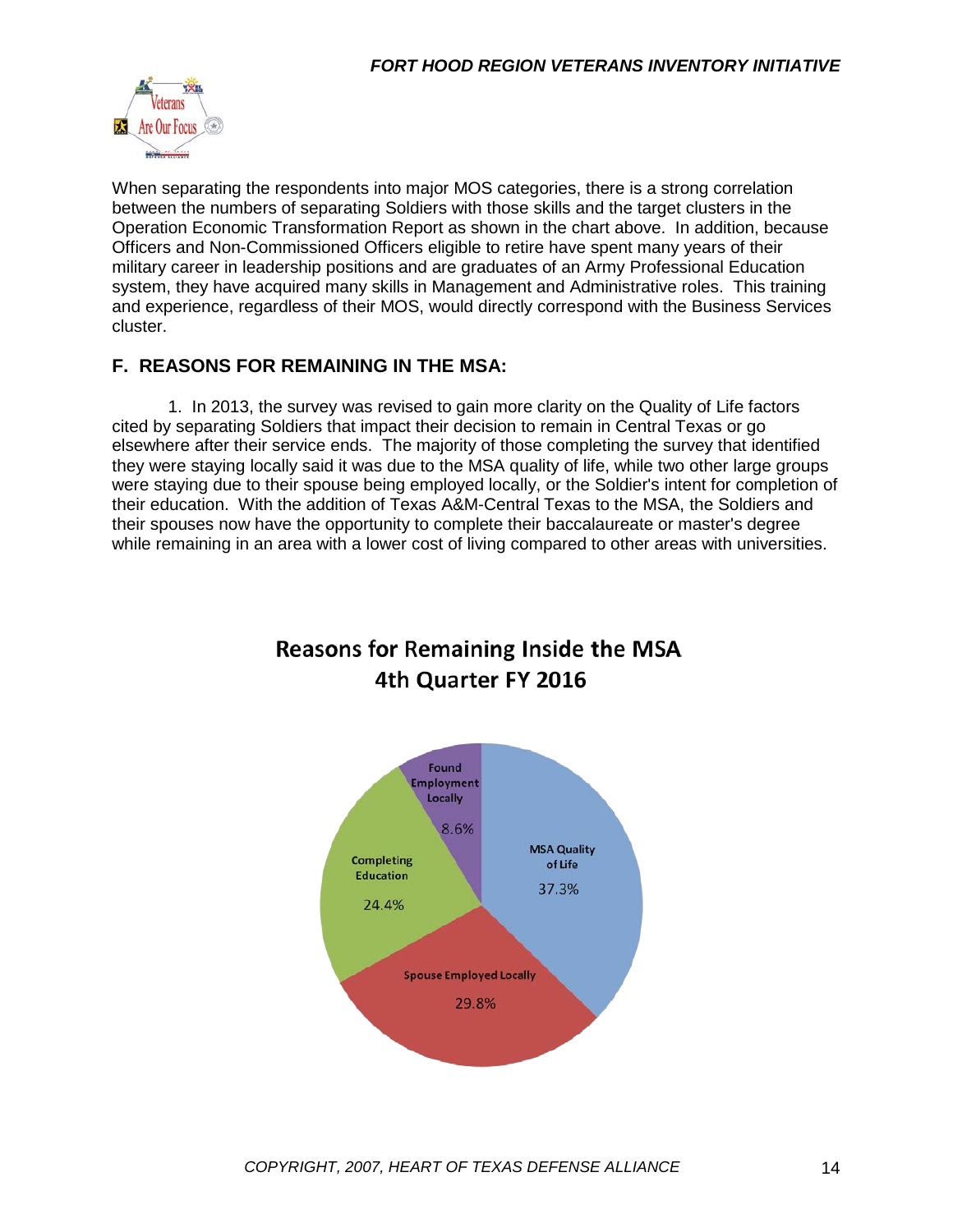

2. The graph below addresses the reasons for those service members not staying in the MSA after separation. The majority of those choosing to live outside of the MSA after separation mainly wanted to return to their home of record, while the second largest group stated that seeking employment elsewhere was their primary reason. These have been the top two reasons for the past nine quarters. While returning to home of record is not something that can be improved for the area, available and desirable employment and the perception of the MSA quality of life are areas that can be improved.



# **Reasons for Living Outside of the MSA** 4th Quarter FY 2016

**G. EDUCATION LEVEL OF THOSE REMAINING IN THE REGION:** Respondents are asked to provide their highest level of educational attainment. For this quarter, 303 of 374 (81%) percent of the respondents who intend to remain in the region have some level of postsecondary education:

- 1. Some College 168 (45%)
- 2. Associates Degree 52 (14%)
- 3. Baccalaureate Degree 64 (17%)
- 4. Masters/PhD Degree 19 (5%)

The data from over 38,000 Soldiers separating during the last eight years indicates that for those Soldiers who intend to remain in the Killeen-Temple-Fort Hood MSA (both retirement eligible and non-retirement eligible), educational attainment for those completing their Masters or PhD has increased as indicated in the graph below. This could be a direct result of the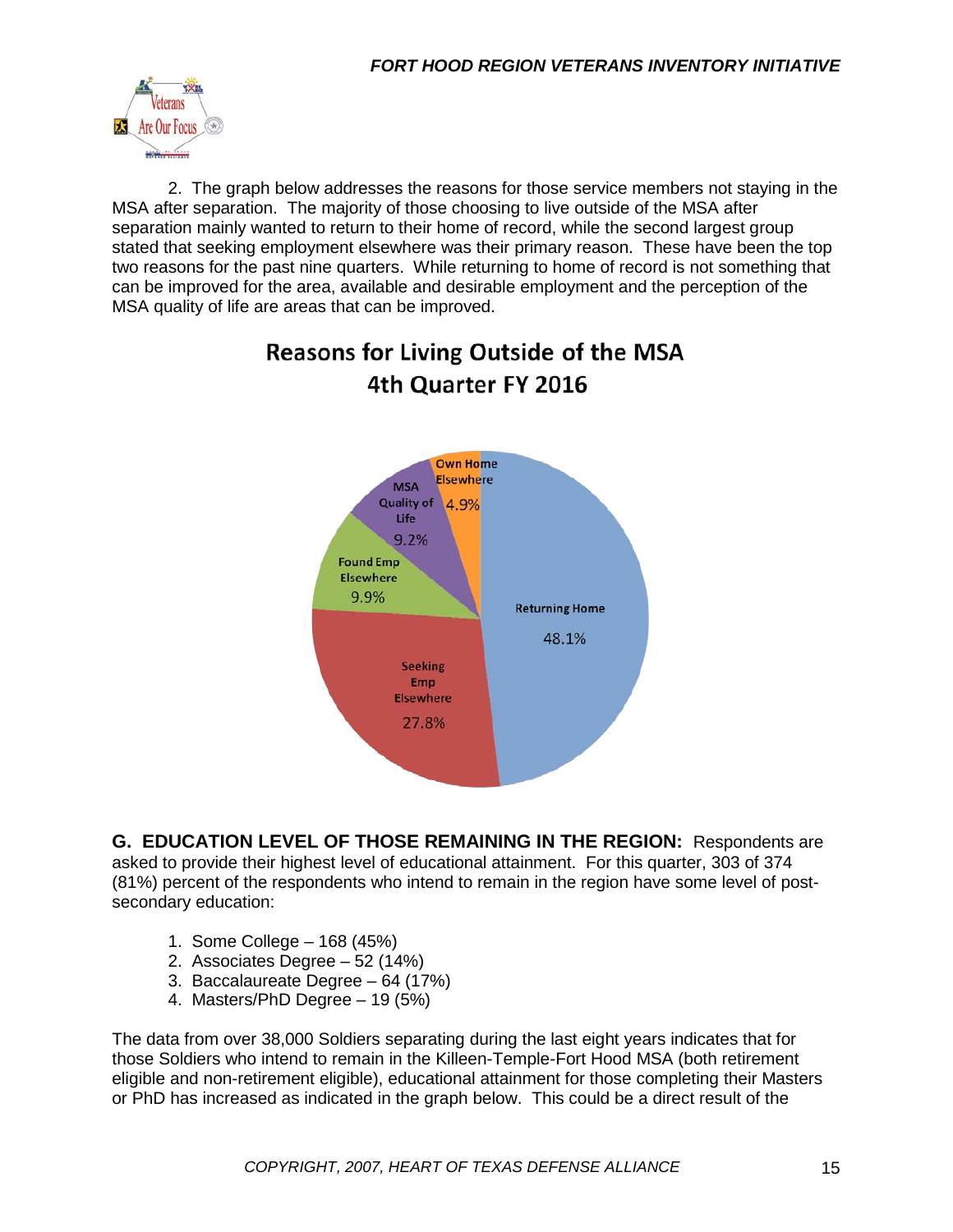

availability of upper level universities in the area, especially with the addition of TAMU-CT. This data is further affirmation that those Soldiers leaving the service provide a large amount of highly educated potential employees for the area.



# **Educational Attainment % of Those Intending to Stay in MSA**

Anecdotally, businesses indicate they want to hire veterans. Educational attainment is a key variable in that process given the current national unemployment rate. With the sluggish job market and the extra benefits of health care, tuition assistance, and housing and food allowances while in the service, the military remains a favorable career choice. However, with the downsizing of troop levels, the standards of recruiting continue to be more stringent, so candidates applying with a GED are often turned away and encouraged to complete at least 15 college credits before re-applying, which guarantees a more educated group of veterans<sup>[3](#page-15-0)</sup>. When taking into account that Central Texas offers a low cost of living, has several post secondary educational institutions within the Killeen-Temple-Fort Hood MSA where Soldiers are able to complete their degrees, and the fact that a large percent of Soldiers separating from the service desire to remain in the area, the Killeen-Temple-Fort Hood MSA is becoming a very desirable region for potential business partners to relocate to the area. This opportunity may also motivate many other Soldiers who have started their degree as indicated in the above graph to complete their education through the use of their Post 9/11 GI Bill benefits, with the potential of a job in the area after leaving the service.

Perceptions versus reality: As 98% percent of Fort Hood Soldiers reside on-post or within 10 miles of the Fort Hood main gate in the communities of Central Texas, the survey choices reflect their perceptions of areas where improvements might further influence their decision to remain in the region when their military service ends. As Operation Economic Transformation points out, "Economic development planning that is responsive to new opportunities… …recognizes the increasing importance of quality of place in the attraction and retention of business and workers. Quality of Life is about providing options, not just for current residents,

<span id="page-15-0"></span><sup>&</sup>lt;sup>3</sup> Annalyn Kurtz, Getting Into the Military is Getting Tougher,

http://money.cnn.com/2013/05/15/news/economy/military-recruiting/, 15 May 2013.